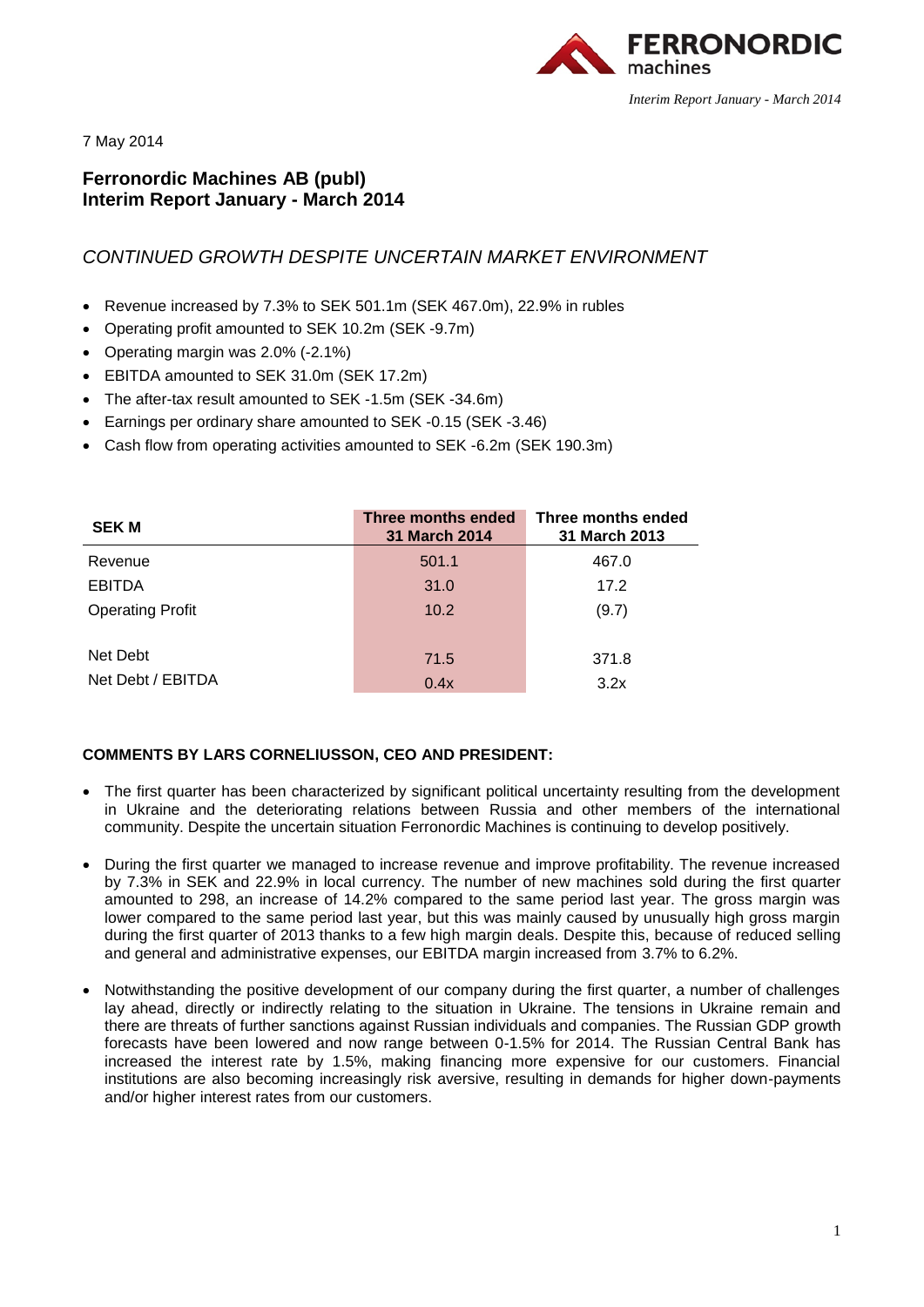

- The ruble has continued to depreciate against major currencies. The exchange rate versus the Swedish krona is now around 15% lower than a year ago. To ensure growth in SEK this puts pressure on us to increase prices, which may affect our competitiveness in some customer segments. On the other hand, Russian customers are fairly used to currency-driven price increases and some of our competitors even price their products in hard currencies. Many of our major customer segments, such as oil & gas and mining, also have the bulk of their revenues in hard currencies, creating a cushion for us against potentially lower competitiveness in other customer segments.
- The stability of the Russian construction equipment market will very much depend on whether the Russian government will choose to focus its spending on planned (and much needed) infrastructure investments. Such investments could boost economic growth and function as a counterweight against the negative influences depicted above. There are many advocates for such a strategy in the Russian government, but the chosen way forward remains unclear.
- In view of the turbulent political situation and the uncertain market environment, we are very pleased to have been able to grow revenue and profitability. We take this as a sign that our significant investments in our extensive network and training and competence development of our personnel continue to bear fruit.
- Another good news is the new wheeled excavator EW 205 that has been launched by Volvo CE. This new machine will allow us to enter a market segment for which we previously did not have a product to sell. We are excited about this new product which has been developed taking into account specific Russian operating conditions. Our first deliveries of this new machine are expected to be made during the second quarter of 2014.
- On 30 April the first dividend payment on our preference shares was made in an amount of SEK 50 per preference share, amounting to a total dividend payment of SEK 25m. For the AGM 2014 on 20 May the Board has proposed another dividend payment on preference shares for 2013 amounting to SEK 100 per preference share, i.e. in total SEK 50m.
- All in all we remain cautiously optimistic when looking forward into the remainder of 2014 and beyond as the long term fundamentals in the Russian construction equipment market remain strong. The short and medium term market development, however, is difficult to predict and the challenges described above create additional uncertainties. We continue to monitor the situation carefully and will adopt to possible changes in the overall market development.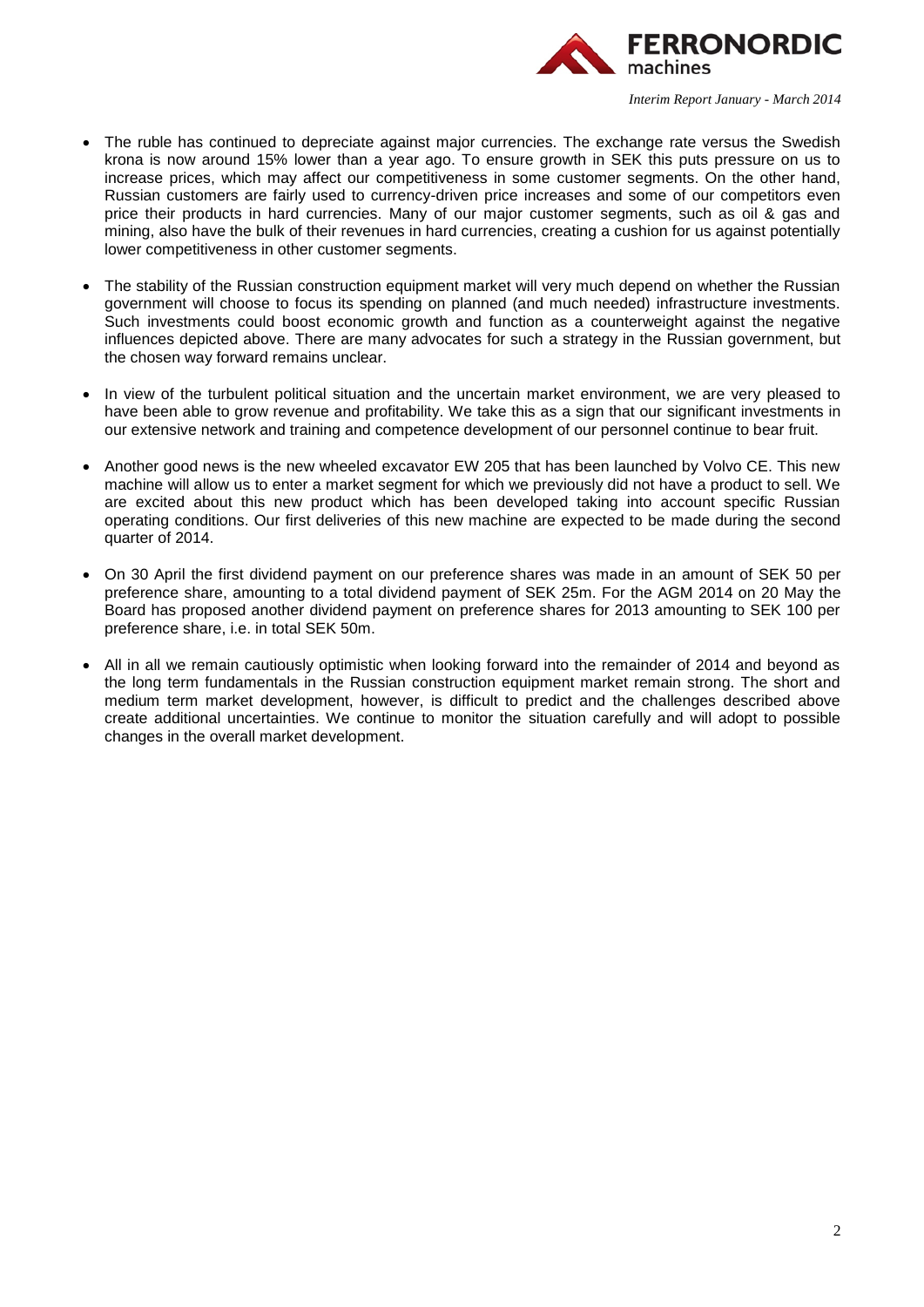#### **Revenue**

During the first quarter of 2014 revenue increased by 7.3% to SEK 501.1m (SEK 467.0m). In rubles the increase amounted to 22.9%. Revenue from sale of equipment increased by 10.4% and revenue from the aftermarket (parts and service) declined slightly. In rubles, sale of equipment increased by 26.4% and revenue from the aftermarket increased by 12.9%.





# **Revenue, SEK m**

**Gross profit and results from operating activities**

Gross profit for the period amounted to SEK 77.7m (SEK 83.1m), a decrease of 6.5%.

The decrease in gross margin from 17.8% to 15.5% is primarily attributable to a few high margin transactions in the first quarter of 2013, resulting in unusually high gross margin during that quarter.

Results from operating activities for the first quarter amounted to SEK 10.2m (SEK -9.7m). This SEK 19.9m increase was primarily a result of a SEK 22.9m decrease in selling and general and administrative expenses, partly offset by the decrease in gross profit.



*Interim Report January - March 2014*

#### **Results from operating activities, SEK m**



**Results** 

The result before income tax for the first quarter was SEK -1.2m (SEK -40.0m). The strong increase was primarily a result of the improved result from operating activities, and reduced financial costs and foreign exchange losses, both resulting from the repayment of the company's bond loan in the fourth quarter 2013.

As a result of the above, the after-tax-result increased to SEK -1.5m (SEK -34.6m).

#### **Cash flow**

In the first quarter of 2014 the Group's cash flow from operating activities amounted to SEK -6.2m (SEK 190.3m). This was primarily a result of higher inventories, which was partly offset by lower trade and other receivables and higher payables.

Cash flow from investing activities amounted to SEK -7.4m (SEK -5.4m), mainly relating to investments in property, plant and equipment and computer software licenses.

### **Financial position**

The Group's cash and cash equivalents at 31 March 2014 amounted to SEK 150.1m, a decrease of approximately SEK 14m compared to year-end 2013. Interest-bearing liabilities at 31 March 2014 amounted to SEK 221.6m, a slight decrease of SEK 2.4m compared to year-end 2013 (interestbearing liabilities include debt and obligations under financial leases, both short term and long term).

Equity at 31 March 2014 amounted to SEK 500.3m, a decrease of SEK 37.5m compared to year-end 2013. The decrease in equity during the first quarter is mainly an effect of translation due to depreciation of ruble against SEK.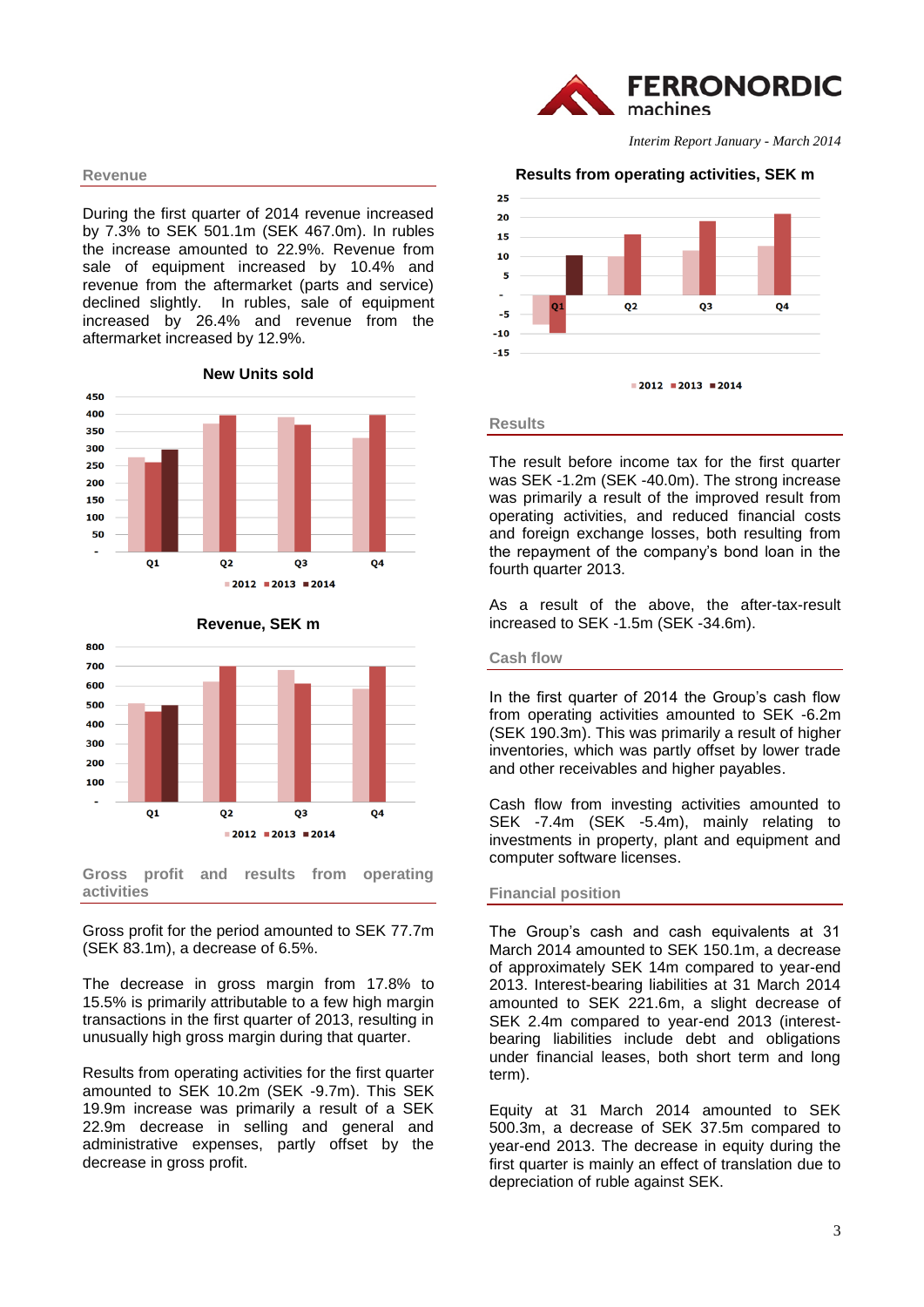

#### **Employees**

The number of employees at the end of the quarter, converted to equivalent full-time quarter, converted to equivalent full-time employees, totaled 750 people. This represents an increase of 60 employees since the end of March 2013.

### **Parent company**

As per 1 January 2014 the parent company has changed its reporting currency from euro to Swedish krona.

In the first quarter of 2014, the revenue of the parent company amounted to SEK 7.0m (SEK 1.1m). The increased revenue primarily relates to compensation paid by Ferronordic Machines LLC under an intra-group trademark license agreement which did not exist in the first quarter of last year. Administrative expenses amounted to SEK 3.9m (SEK 3.3m), an increase of 19% compared to the same period last year.

The after-tax result for the first quarter increased to SEK 8.7m (SEK -14.8m). This is primarily a result of increased revenue and elimination of finance costs following the redemption of the bond.

### **Risks and uncertainties**

Ferronordic Machines is exposed to a number of risks, as described in Note 22 of the Annual Report 2013. Identifying, managing and pricing these risks are of fundamental importance to Ferronordic Machines' profitability. Save for the events in Ukraine and related sanctions, as described below, there have been no significant changes to what was stated in Note 22 of the 2013 Annual Report.

The beginning of 2014 has seen deterioration in relations between Russia and various members of the international community. Political instability and popular unrest in Ukraine have escalated tensions between Russia and Ukraine and resulted in Russia annexing the Crimean peninsula. As a result the European Council and the U.S. government have issued sanctions against certain Russian individuals and companies. Whilst these sanctions have not yet had any material impact on the Group's operations, the sanctions are still recent and their effect on Russia in general and on the Group's business, financial position and results in particular is still impossible to predict. Additionally, continued and increased tensions between Russia and other countries may have significant political consequences, which are

*Interim Report January - March 2014*

difficult to predict and may limit the Group's ability to conduct its business and may have an adverse effect on the Group's business, financial condition and results. Management continues to monitor<br>potential effects carefully of the recent potential effects carefully of the recent developments in Ukraine.

**Annual general meeting, annual report 2013 and proposed dividends**

The Annual General Meeting will be held on 20 May 2014. The Annual Report for 2013 was published on the website on 16 April 2014.

The Board's proposal to the Annual General Meeting is that no dividends will be paid on ordinary shares and that a dividend of SEK 100 shall be paid for each preference share.

#### **Major events**

In February Ferronordic Machines LLC, the Group's main operating entity, agreed on a SEK 91m (RUB 500m) revolving credit facility with OAO Promsvyazbank, a Russian bank. The facility is made for two years.

In February the Group also registered two new subsidiaries, LLC Ferronordic Torgovy Dom and LLC Ferronordic Kaliningrad, both wholly owned subsidiaries of Ferronordic Machines AB. The main purpose of LLC Ferronordic Torgovy Dom is to sell machines and services to governmental and municipal entities, as a result of specific Russian tender rules for such entities. LLC Ferronordic Kaliningrad is a local entity in Kaliningrad region which has been established to enjoy the benefits relating to Kaliningrad being a special economic zone within the Russian Federation, e.g. lower customs duties for local companies,

**Events after the balance sheet date**

In April Ferronordic Machines LLC agreed on a SEK 91m (RUB 500m) revolving credit facility with OAO Sberbank, a Russian bank. The facility is made for two years and is secured by a guarantee<br>provided by Ferronordic Machines AB. provided by Ferronordic Machines AB.

On 30 April the first dividend payment on preference shares was made in an amount of SEK 50 per preference share, amounting to a total dividend payment of SEK 25m.

As per 1 January 2014 the Group changed currency for presentation purposes from Euro (EUR) to the Swedish krona (SEK).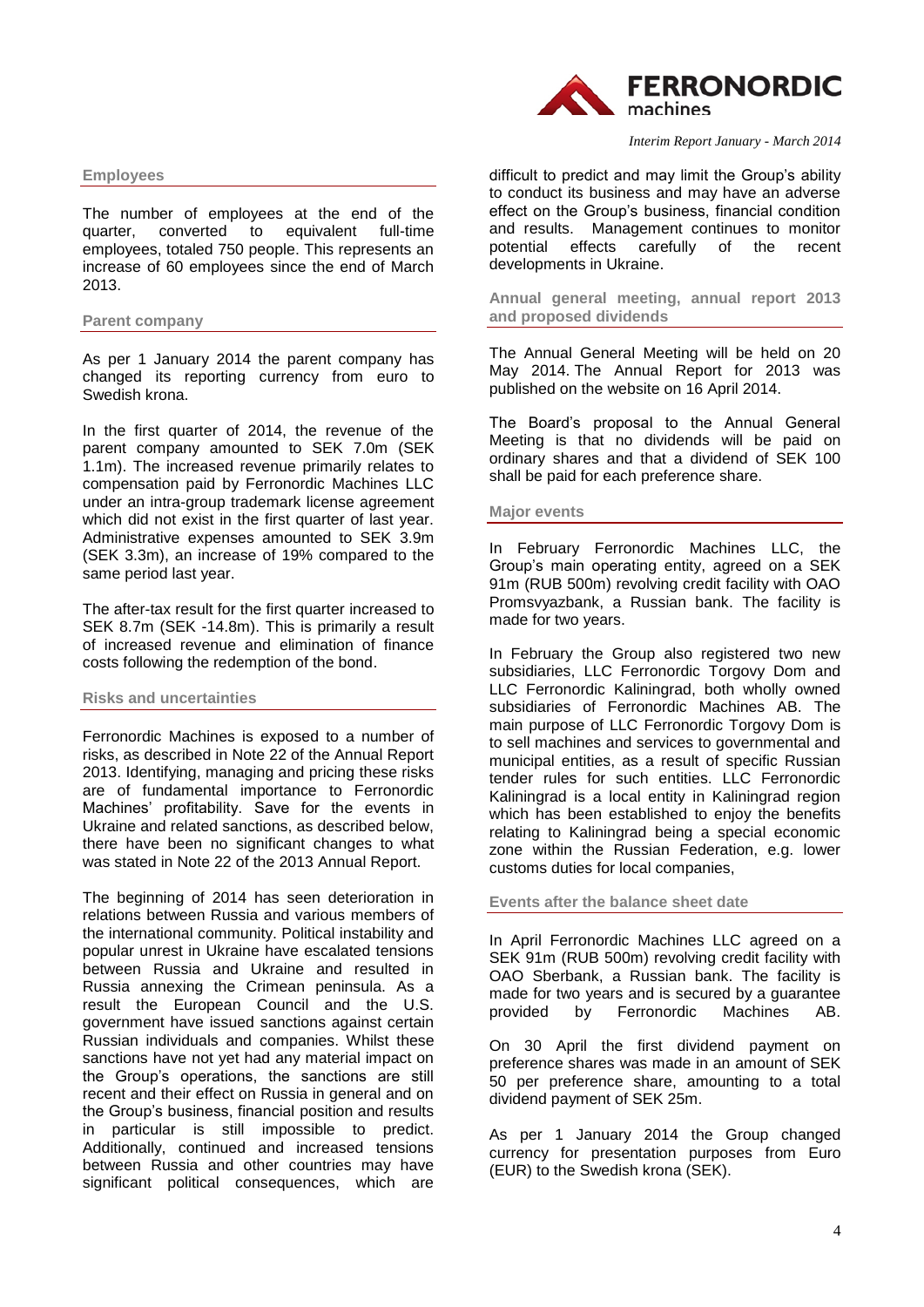

**Outlook**

All in all we are cautiously optimistic when looking forward into the remainder of 2014 and beyond as the long term fundamentals in the Russian construction equipment market remain strong. *Interim Report January - March 2014*

The short and medium term market development, however, is difficult to predict and the recent events in Ukraine create additional uncertainties. We continue to monitor the situation carefully and will adopt to possible changes in the overall market development.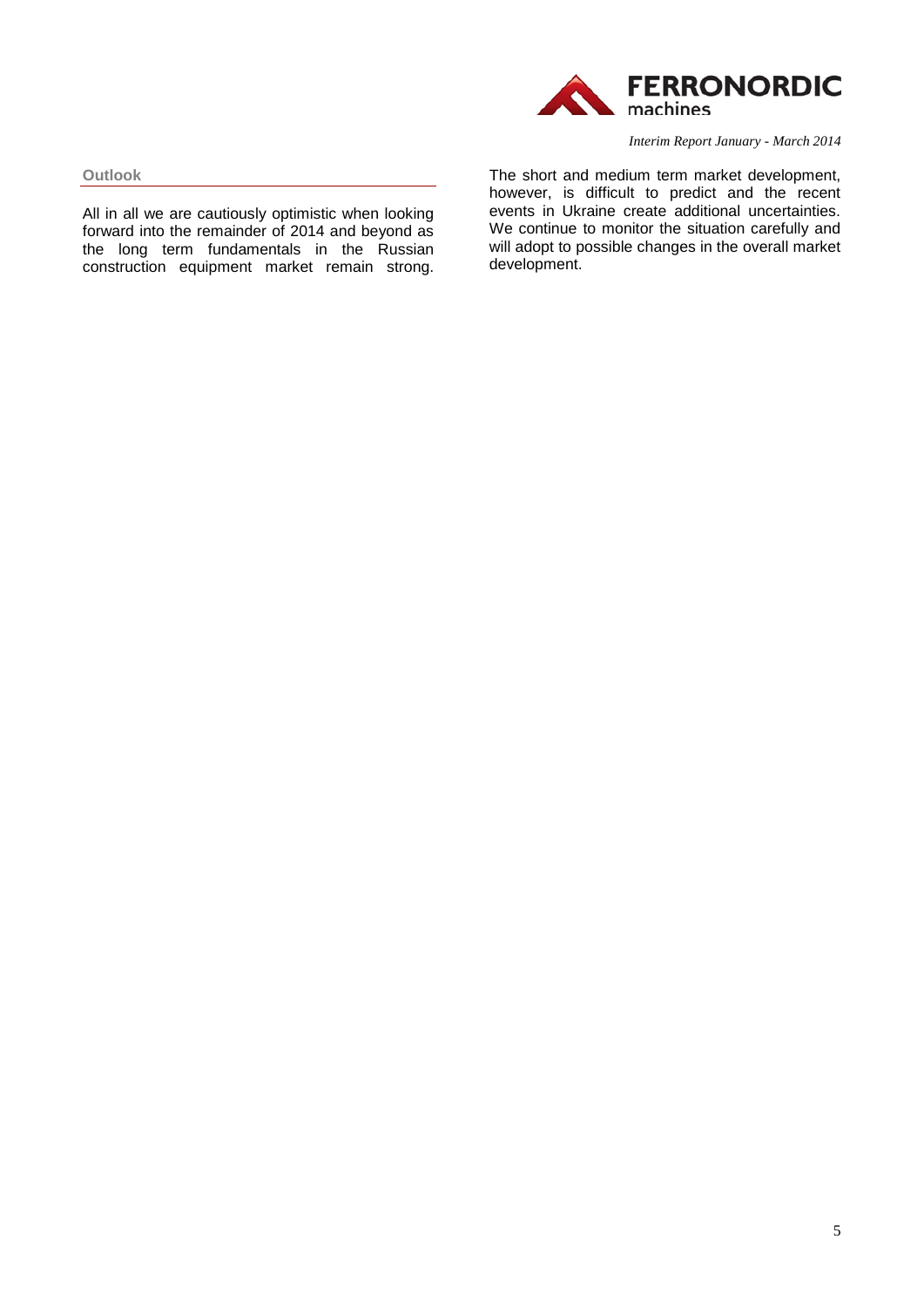

|                                                                       |              | For the three<br>months ended | For the three<br>months ended |
|-----------------------------------------------------------------------|--------------|-------------------------------|-------------------------------|
|                                                                       |              | 31 Mar 14                     | 31 Mar 13                     |
| Condensed consolidated statement of comprehensive income              | <b>Note</b>  | <b>SEK '000</b>               | <b>SEK '000</b>               |
| Revenue                                                               | $\mathbf{1}$ | 501 093                       | 466 958                       |
| Cost of sales                                                         |              | (423 384)                     | (383 837)                     |
| Gross profit                                                          |              | 77 709                        | 83 121                        |
| Selling expenses                                                      |              | (19461)                       | (25142)                       |
| General and administrative expenses                                   |              | (48100)                       | (65326)                       |
| Other income                                                          |              | 1597                          | 306                           |
| Other expenses                                                        |              | (1525)                        | (2642)                        |
| <b>Results from operating activities</b>                              |              | 10 220                        | (9683)                        |
| Finance income                                                        |              | 341                           | 730                           |
| Finance costs                                                         |              | (8199)                        | (20801)                       |
| Net foreign exchange losses                                           |              | (3556)                        | $(10\ 201)$                   |
| Result before income tax                                              |              | (1194)                        | (39955)                       |
| Income tax                                                            |              | (263)                         | 5 3 9 4                       |
| <b>Result for the period</b>                                          |              | (1457)                        | (34561)                       |
| Other comprehensive income                                            |              |                               |                               |
| Items that are or may be reclassified to profit or loss:              |              |                               |                               |
| Foreign currency translation differences for foreign operations       |              | (36045)                       |                               |
| Items that will never be reclassified subsequently to profit or loss: |              |                               |                               |
| Exchange differences on translating to presentation currency          |              |                               | (1770)                        |
| Other comprehensive income for the period, net of tax                 |              | (36045)                       | (1770)                        |
| Total comprehensive loss for the period                               |              | (37502)                       | (36331)                       |
|                                                                       |              |                               |                               |
| <b>Earnings per share</b>                                             |              |                               |                               |
| Basic earnings per share (SEK)                                        |              | $-0.15$                       | $-3.46$                       |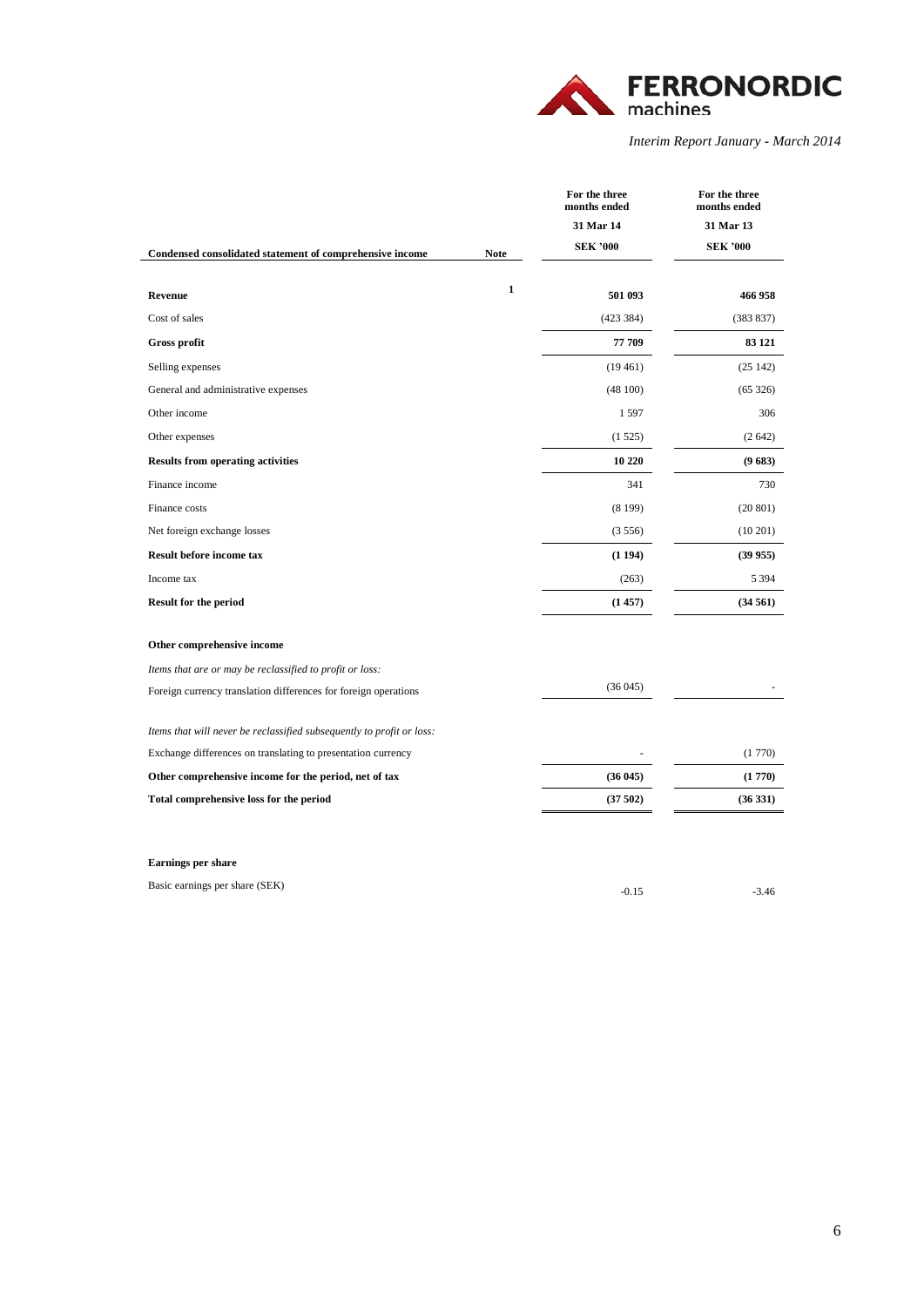

|                                                        | 31 Mar 14       | 31 Dec 13 |
|--------------------------------------------------------|-----------------|-----------|
| Condensed consolidated statement of financial position | <b>SEK '000</b> | SEK '000  |
|                                                        |                 |           |
| <b>ASSETS</b>                                          |                 |           |
| <b>Non-current assets</b>                              |                 |           |
| Intangible assets                                      | 82 398          | 96 249    |
| Property, plant and equipment                          | 282 728         | 250 470   |
| Deferred tax assets                                    | 28 29 5         | 22 893    |
| <b>Total non-current assets</b>                        | 393 421         | 369 612   |
| <b>Current assets</b>                                  |                 |           |
| Inventories                                            | 582 248         | 589 600   |
| Trade and other receivables                            | 266 039         | 338 516   |
| Prepayments                                            | 1 1 4 1         | 1 0 4 7   |
| Other current assets                                   | 652             | 709       |
| Cash and cash equivalents                              | 150 132         | 164 075   |
| <b>Total current assets</b>                            | 1 000 212       | 1 093 947 |
| <b>TOTAL ASSETS</b>                                    | 1 393 633       | 1 463 559 |
|                                                        |                 |           |
| <b>EQUITY AND LIABILITIES</b>                          |                 |           |
| <b>Equity</b>                                          |                 |           |
| Share capital                                          | 937             | 1 0 2 7   |
| Additional paid in capital                             | 595 192         | 592 346   |
| Translation reserve                                    | (77271)         | (39 436)  |
| Retained earnings                                      | (17102)         | 27 798    |
| Result for the period                                  | (1457)          | (43 934)  |
| <b>TOTAL EQUITY</b>                                    | 500 299         | 537 801   |
| <b>Non-current liabilities</b>                         |                 |           |
| Deferred tax liabilities                               | 10782           | 10 4 93   |
| Long-term finance lease liabilities                    | 17 529          | 24 312    |
| <b>Total non-current liabilities</b>                   | 28 311          | 34 805    |
| <b>Current liabilities</b>                             |                 |           |
| Borrowings                                             | 169 842         | 162 800   |
| Trade and other payables                               | 634 577         | 657 756   |
| Deferred income                                        | 12 490          | 15 4 46   |
| Provisions                                             | 13 840          | 18 066    |
| Short-term finance lease liabilities                   | 34 274          | 36 885    |
| <b>Total current liabilities</b>                       | 865 023         | 890 953   |
| <b>TOTAL LIABILITIES</b>                               | 893 334         | 925 758   |
| TOTAL EQUITY AND LIABILITIES                           | 1 393 633       | 1 463 559 |
| <b>Pledged Assets and Contingent Liabilities</b>       |                 |           |
| Pledged Assets                                         | 205 620         | 197 098   |
| <b>Contingent Liabilities</b>                          |                 | 6 3 2 1   |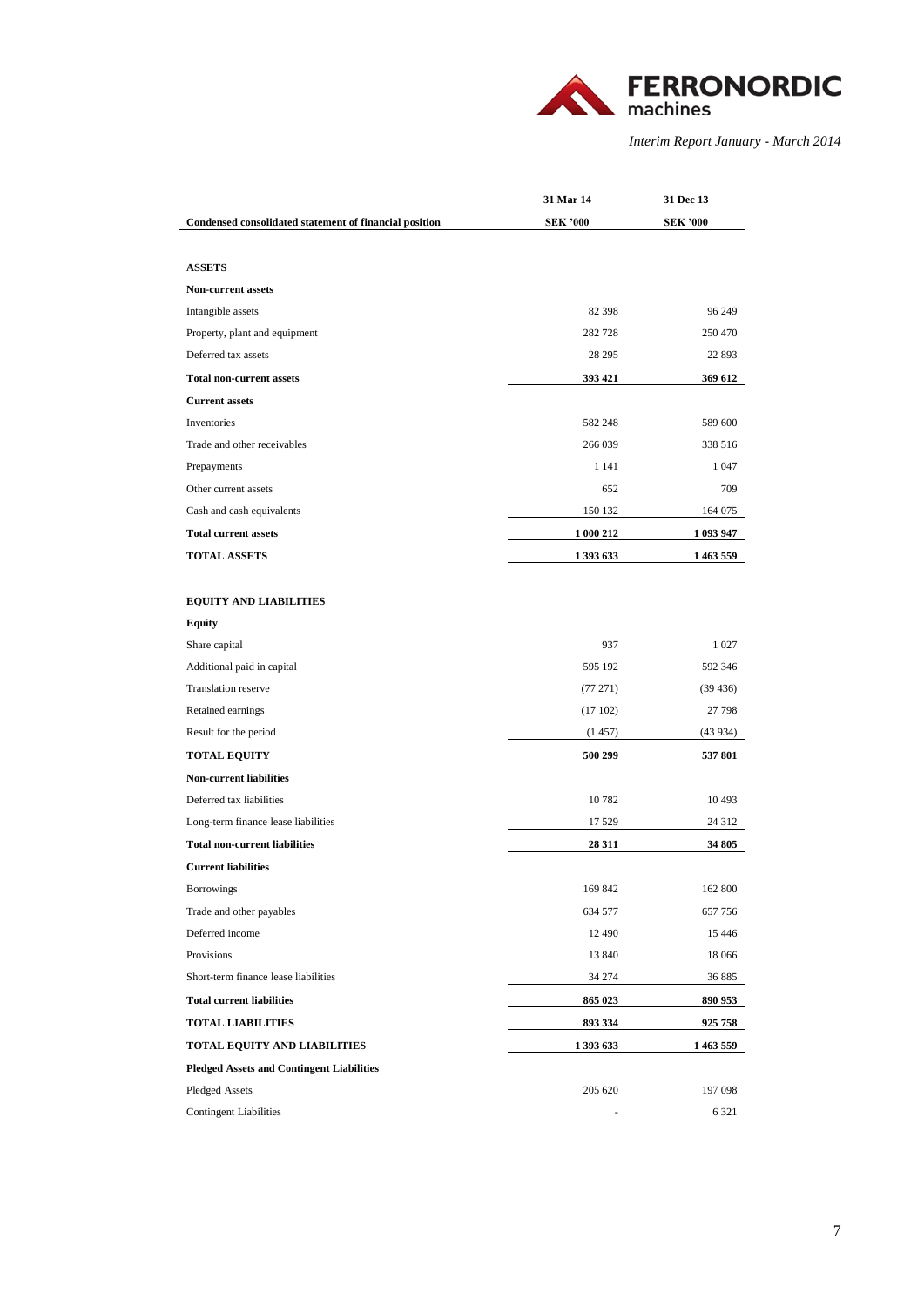

#### **Condensed consolidated statement of changes in equity**

| <b>SEK '000</b>                           |               | Attributable to equity holders of the Parent Company |                            |                          |                     |
|-------------------------------------------|---------------|------------------------------------------------------|----------------------------|--------------------------|---------------------|
|                                           | Share capital | <b>Additional paid in</b><br>capital                 | <b>Translation reserve</b> | <b>Retained earnings</b> | <b>Total equity</b> |
| <b>Balance at 31 December 2013</b>        | 1 0 27        | 592 346                                              | (39 436)                   | (16136)                  | 537 801             |
| Effect of change in functional currency   | (90)          | 2846                                                 | (1790)                     | (966)                    |                     |
| <b>Balance at 1 January 2014</b>          | 937           | 595 192                                              | (41 226)                   | (17102)                  | 537 801             |
| Total comprehensive income for the period |               |                                                      |                            |                          |                     |
| Loss for the period                       |               |                                                      |                            | (1457)                   | (1457)              |
| Other comprehensive income                |               |                                                      |                            |                          |                     |
| Foreign exchange differences              |               |                                                      | (36045)                    |                          | (36045)             |
| Total comprehensive income for the period |               |                                                      | (36045)                    | (1457)                   | (37502)             |
| <b>Balance at 31 March 2014</b>           | 937           | 595 192                                              | (77271)                    | (18, 560)                | 500 299             |

**SEK '000 Attributable to equity holders of the Parent Company**

|                                           | Share capital | <b>Additional paid in</b><br>capital | <b>Translation reserve</b> | <b>Retained earnings</b> | <b>Total equity</b> |
|-------------------------------------------|---------------|--------------------------------------|----------------------------|--------------------------|---------------------|
| <b>Balance at 1 January 2013</b>          | 983           | 103 925                              | (27172)                    | 52798                    | 130 534             |
| Total comprehensive income for the period |               |                                      |                            |                          |                     |
| Loss for the period                       |               |                                      |                            | (34.561)                 | (34561)             |
| Other comprehensive income                |               |                                      |                            |                          |                     |
| Foreign exchange differences              |               |                                      | (1770)                     |                          | (1770)              |
| Total comprehensive income for the period |               |                                      | (1770)                     | (34561)                  | (36331)             |
| <b>Balance at 31 March 2013</b>           | 983           | 103 925                              | (28942)                    | 18 237                   | 94 203              |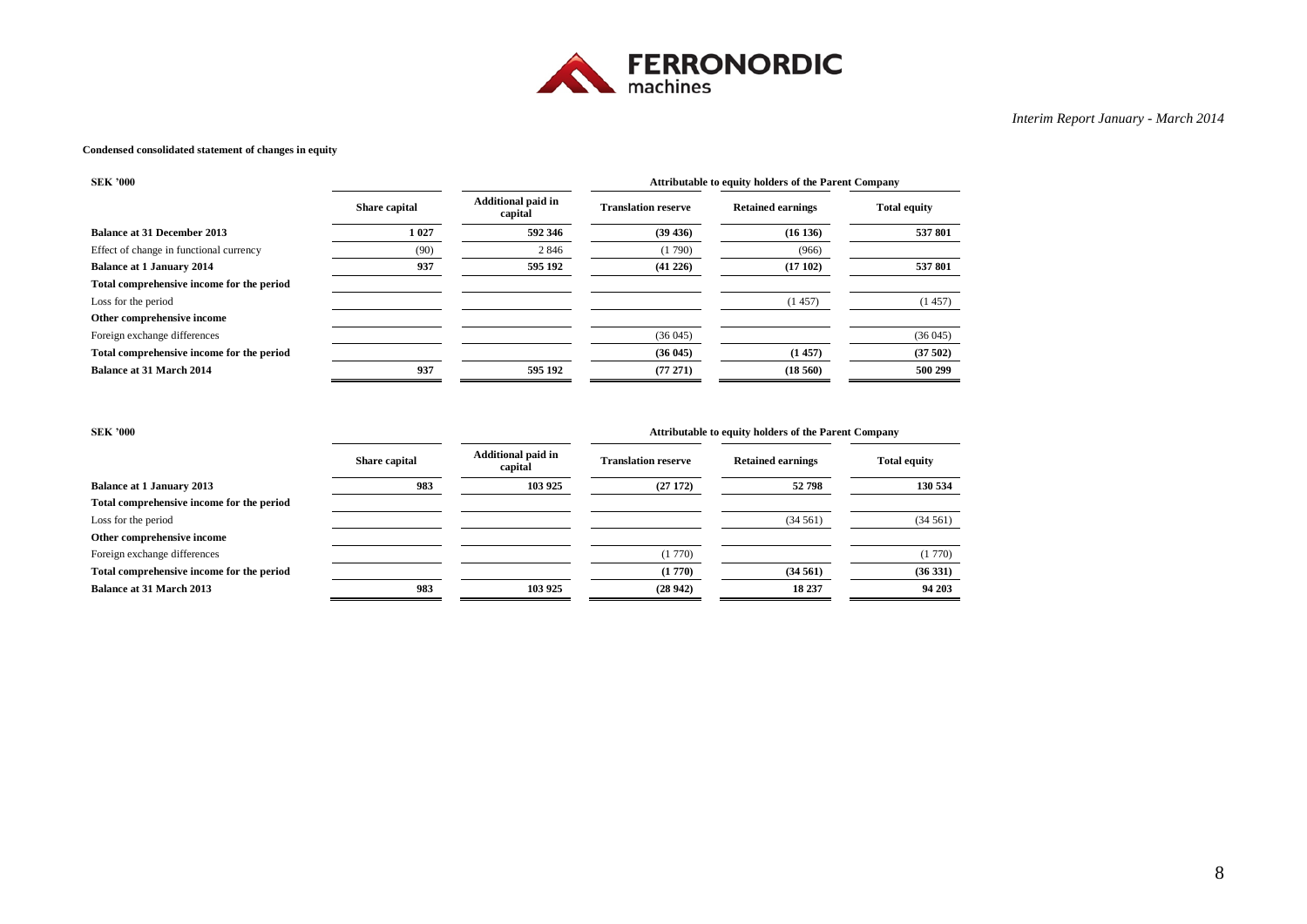

|                                                                                       | For the three<br>months ended | For the three<br>months ended |
|---------------------------------------------------------------------------------------|-------------------------------|-------------------------------|
|                                                                                       | 31 Mar 14                     | 31 Mar 13                     |
| <b>Condensed consolidated statement of cash flows</b>                                 | <b>SEK '000</b>               | <b>SEK '000</b>               |
| <b>Cash flows from operating activities</b>                                           |                               |                               |
| Result before income tax                                                              | (1194)                        | (39955)                       |
| Adjustments for:                                                                      |                               |                               |
| Depreciation and amortization                                                         | 20 791                        | 26 909                        |
| Loss from write off of receivables                                                    | 1 1 3 0                       | 2 2 7 6                       |
| Loss (profit) on disposal of rental fleet                                             | (3493)                        | (561)                         |
| Finance costs                                                                         | 8 1 9 9                       | 20 801                        |
| Finance income                                                                        | (341)                         | (730)                         |
| Net foreign exchange losses                                                           | 3 5 5 6                       | 10 201                        |
| Cash flows from operating activities before changes in working capital and provisions | 28 648                        | 18 941                        |
| Change in inventories                                                                 | (111594)                      | $(68\ 208)$                   |
| Change in trade and other receivables                                                 | 48 30 6                       | 54 44 6                       |
| Change in prepayments                                                                 | (180)                         | (187)                         |
| Change in trade and other payables                                                    | 29 843                        | 186 550                       |
| Change in provisions                                                                  | (2807)                        | 832                           |
| Changes in other assets                                                               |                               | (170)                         |
| Change in deferred income                                                             | (1752)                        | 5 5 3 8                       |
| Cash flows from operations before interest paid                                       | (9536)                        | 197 742                       |
| Proceeds from sale of rental fleet                                                    | 12 831                        | 1 1 1 3                       |
| Income tax paid                                                                       | (1335)                        | (832)                         |
| Interest paid                                                                         | (8199)                        | (7678)                        |
| Net cash from/(used in) operating activities                                          | (6239)                        | 190 345                       |
| <b>Cash flows from investing activities</b>                                           |                               |                               |
| Proceeds from sale of property, plant and equipment                                   |                               | 187                           |
| Interest received                                                                     | 341                           | 612                           |
| Acquisition of property, plant and equipment                                          | (6224)                        | (3661)                        |
| Acquisition of intangible assets                                                      | (1560)                        | (2540)                        |
| Net cash used in investing activities                                                 | (7443)                        | (5402)                        |
| <b>Cash flows from financing activities</b>                                           |                               |                               |
| Proceeds from borrowings                                                              | 288 365                       |                               |
| Repayment of other loans                                                              | (268066)                      | (190 203)                     |
| Leasing financing received                                                            | 4912                          |                               |
| Leasing financing paid                                                                | (9450)                        | (7058)                        |
| Net cash from/(used in) financing activities                                          | 15 761                        | (197 261)                     |
| Net decrease in cash and cash equivalents                                             | 2079                          | (12318)                       |
| Cash and cash equivalents at start of the period                                      | 164 075                       | 165 671                       |
| Effect of exchange rate fluctuations on cash and cash equivalents                     | (16022)                       | (3.592)                       |
| Cash and cash equivalents at end of the period                                        | 150 132                       | 149 761                       |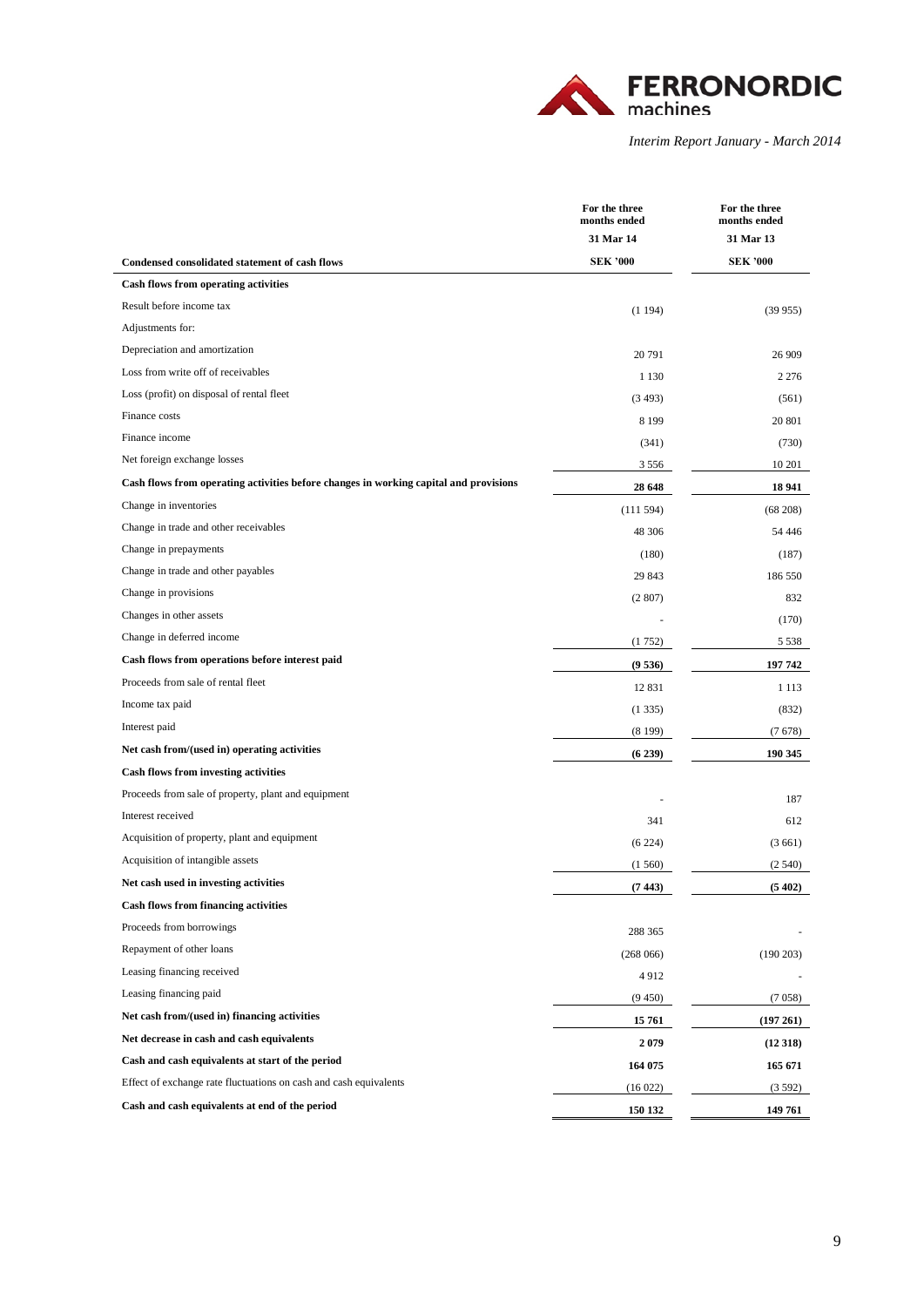

|                                             |                | For the three<br>months ended | For the three<br>months ended |
|---------------------------------------------|----------------|-------------------------------|-------------------------------|
| <b>Key Ratios</b>                           | <b>Note</b>    | 31 Mar 14                     | 31 Mar 13                     |
|                                             |                |                               |                               |
| Gross margin, %                             | 1              | 15.5%                         | 17.8%                         |
| Operating margin, %                         | $\overline{c}$ | 2.0%                          | $-2.1%$                       |
|                                             |                |                               |                               |
| Operating working capital, SEK'000          | 3              | 189 173                       | 111 630                       |
| Net debt, SEK'000                           | 4              | 71 513                        | 371 804                       |
| Capital employed, SEK'000                   | 5              | 571812                        | 466 008                       |
| EBITDA, SEK'000                             | 6              | 31 011                        | 17 226                        |
| Net debt/EBIDTA, times                      | 7              | 0.4                           | 3.2                           |
| EBITDA margin, %                            | 8              | 6.2%                          | 3.7%                          |
|                                             |                |                               |                               |
| Return on capital employed, %               | 9              | 12.8%                         | 4.6%                          |
|                                             |                |                               |                               |
| Undiluted average number of ordinary shares | 10             | 10 000 000                    | 10 000 000                    |
| Diluted average number of ordinary shares   | 10             | 10 000 000                    | 10 000 000                    |
| Undiluted earnings per ordinary share, SEK  | 11             | (0.15)                        | (3.46)                        |
| Diluted earnings per ordinary share, SEK    | 11             | (0.15)                        | (3.46)                        |
|                                             |                |                               |                               |
| No. of employees at close of period         |                | 750                           | 690                           |
|                                             |                |                               |                               |
| Days receivables outstanding                | 12             | 40                            | 36                            |
| Days inventory outstanding                  | 13             | 124                           | 130                           |
|                                             |                |                               |                               |

### **Definitions**

- 2. Results from operating activities in relation to revenue
- 3. Current assets less current liabilities excluding interestbearing liabilities and cash and cash equivalents
- 4. Interest-bearing liabilities less cash and cash equivalents
- 5. Total equity and net debt
- 6. Results from operating activities less depreciation and amortization
- 7. Net debt in relation to EBIDTA during last twelve months
- 8. EBITDA in relation to revenue
- 9. Result for last twelve months less finance cost and net foreign exchange gains/(losses) in relation to average capital employed
- 10. Weighted average number of ordinary shares, recalculated based on the number of shares after share split in October 2013
- 11. Result for the period less dividends declared on preference shares, divided by average number of ordinary shares
- 12. Outstanding receivables in relation to average daily sales
- 13. Outstanding inventory in relation to average daily cost of sales

<sup>1.</sup> Gross profit in relation to revenue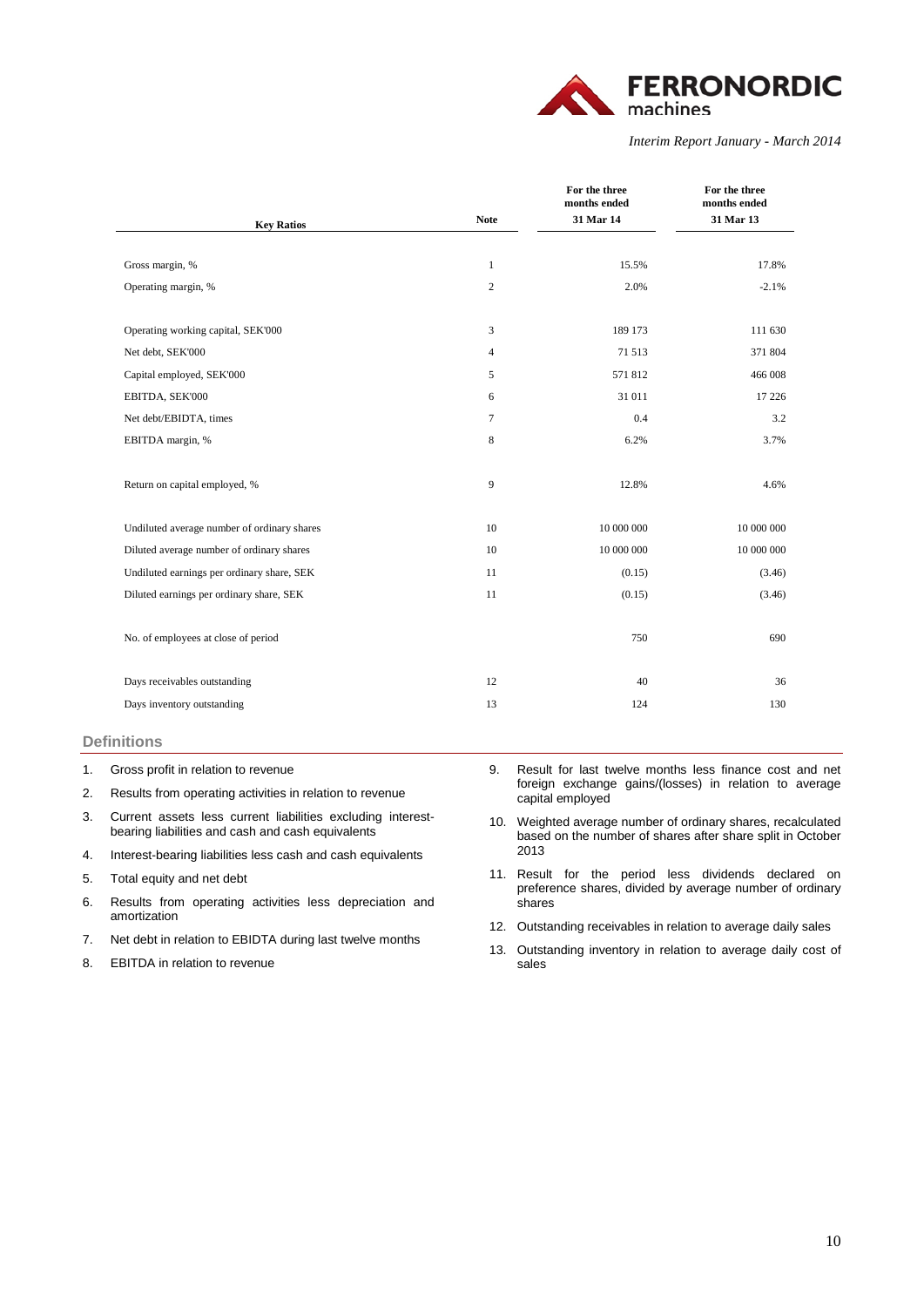

|                                          | For the three<br>months ended | For the three<br>months ended |
|------------------------------------------|-------------------------------|-------------------------------|
|                                          | 31 Mar 14                     | 31 Mar 13                     |
| <b>Parent Company income statement</b>   | <b>SEK '000</b>               | <b>SEK '000</b>               |
|                                          |                               |                               |
| Revenue                                  | 7 0 0 1                       | 1 1 0 7                       |
| Gross profit                             | 7 001                         | 1 1 0 7                       |
| Administrative expenses                  | (3941)                        | (3325)                        |
| <b>Results from operating activities</b> | 3 0 6 0                       | (2 218)                       |
| Finance income                           | 10 060                        | 11964                         |
| Finance costs                            |                               | (13686)                       |
| Net foreign exchange gains/(losses)      | (1913)                        | (10825)                       |
| <b>Result before income tax</b>          | 11 207                        | (14765)                       |
| Income tax                               | (2551)                        | $\overline{\phantom{a}}$      |
| <b>Result for the period</b>             | 8656                          | (14765)                       |
|                                          |                               |                               |

### **Parent Company statement of comprehensive income**

| <b>Result for the period</b>                                           | 8656    | (14765)        |
|------------------------------------------------------------------------|---------|----------------|
| Other comprehensive income                                             |         |                |
| Items that are to or may be reclassified to profit or loss:            |         |                |
| Translation difference, Expanded net investments in foreign operations | (16621) | -              |
| Other comprehensive income for the period, net of tax                  | (16621) | $\blacksquare$ |
| Total comprehensive income for the period                              | (7965)  | (14765)        |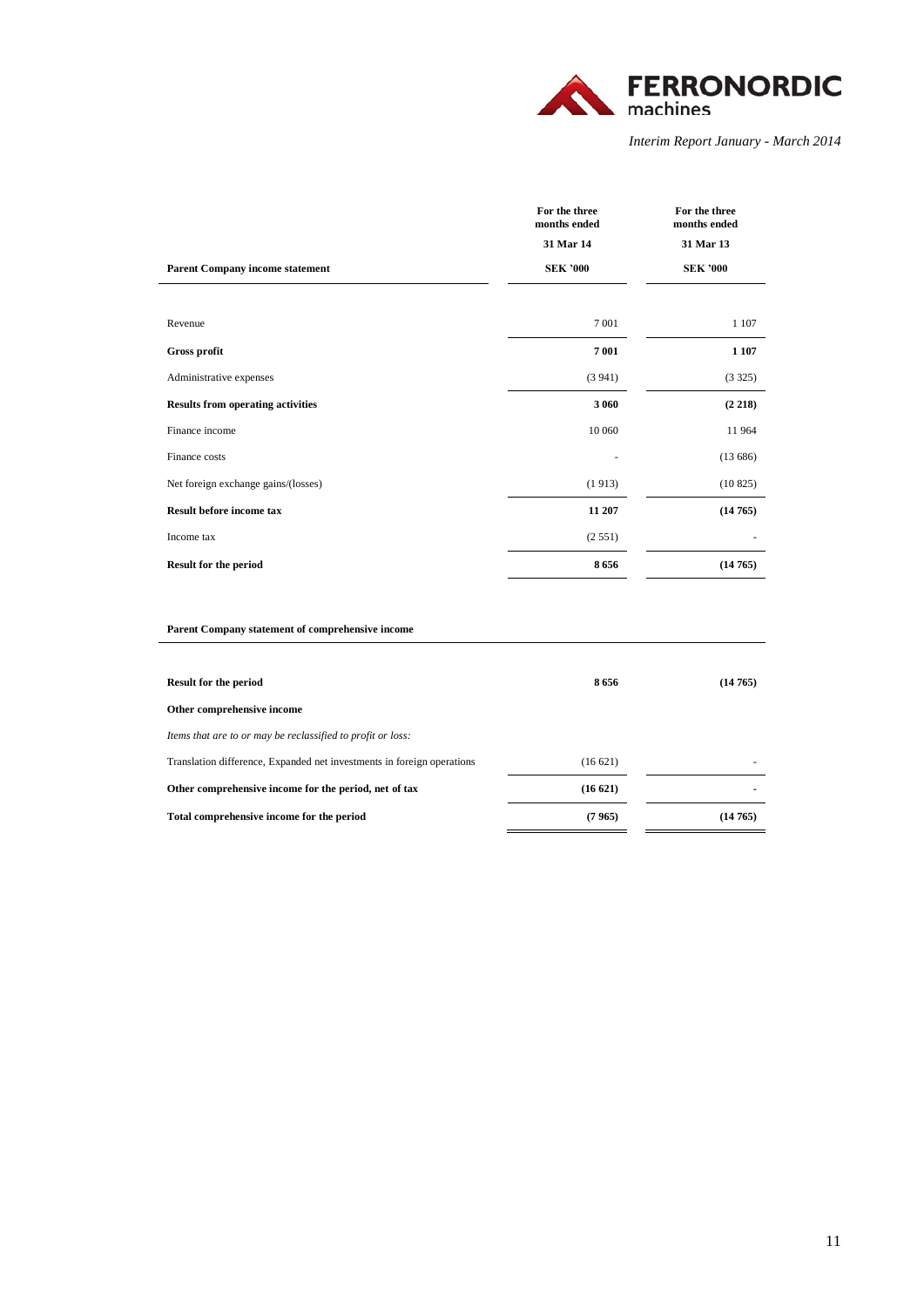

| <b>Parent Company Balance Sheet</b>  | 31 Mar 14<br><b>SEK '000</b> | 31 Dec 13<br><b>SEK '000</b> | 31 Mar 13<br><b>SEK '000</b> |
|--------------------------------------|------------------------------|------------------------------|------------------------------|
| <b>ASSETS</b>                        |                              |                              |                              |
| Non-current assets                   |                              |                              |                              |
| Property, plant and equipment        | 10                           | 11                           | 52                           |
| Intangible assets                    | 9597                         | 10 705                       | 14 027                       |
| Financial assets                     |                              |                              |                              |
| Holdings in subsidiaries             | 192 163                      | 192 105                      | 136 657                      |
| Loans to subsidiaries                | 264 370                      | 285 178                      | 322 204                      |
| Deferred tax assets                  | 23 269                       | 20 860                       | 11 134                       |
| Total financial assets               | 479 802                      | 498 143                      | 469 995                      |
| <b>Total non-current assets</b>      | 489 409                      | 508 859                      | 484 074                      |
| <b>Current assets</b>                |                              |                              |                              |
| Trade and other receivables          | 13 3 8 8                     | 44 007                       | 36 601                       |
| Prepayments                          | 305                          | 323                          | 876                          |
| Cash and cash equivalents            | 33 280                       | 5 0 1 3                      | 1 633                        |
| <b>Total current assets</b>          | 46 973                       | 49 343                       | 39 110                       |
| <b>Total assets</b>                  | 536 382                      | 558 202                      | 523 184                      |
| <b>EQUITY AND LIABILITIES</b>        |                              |                              |                              |
| Equity                               |                              |                              |                              |
| Restricted equity                    |                              |                              |                              |
| Share capital                        | 937                          | 937                          | 893                          |
| Unrestricted equity                  |                              |                              |                              |
| Share premium reserve                | 605 207                      | 605 249                      | 109 356                      |
| <b>Translation reserve</b>           | (16621)                      | ä,                           |                              |
| Retained earnings                    | (88075)                      | (61751)                      | (36986)                      |
| Result for the period                | 8656                         | (26 324)                     | (14765)                      |
| <b>Total equity</b>                  | 510 104                      | 518 111                      | 58 498                       |
| <b>Non-current liabilities</b>       |                              |                              |                              |
| <b>Borrowings</b>                    |                              |                              | 419 119                      |
| <b>Total non-current liabilities</b> | ٠                            | $\blacksquare$               | 419 119                      |
| <b>Current liabilities</b>           |                              |                              |                              |
| <b>Borrowings</b>                    | ÷,                           | ÷,                           |                              |
| Trade and other payables             | 26 278                       | 40 091                       | 45 567                       |
| <b>Total current liabilities</b>     | 26 278                       | 40 091                       | 45 567                       |
| <b>Total liabilities</b>             | 26 278                       | 40 091                       | 464 692                      |
| <b>Total equity and liabilities</b>  | 536 382                      | 558 202                      | 523 184                      |

There were no pledged assets and contingent liabilities as of 31 March 2014, 31 December 2013 and 31 March 2013.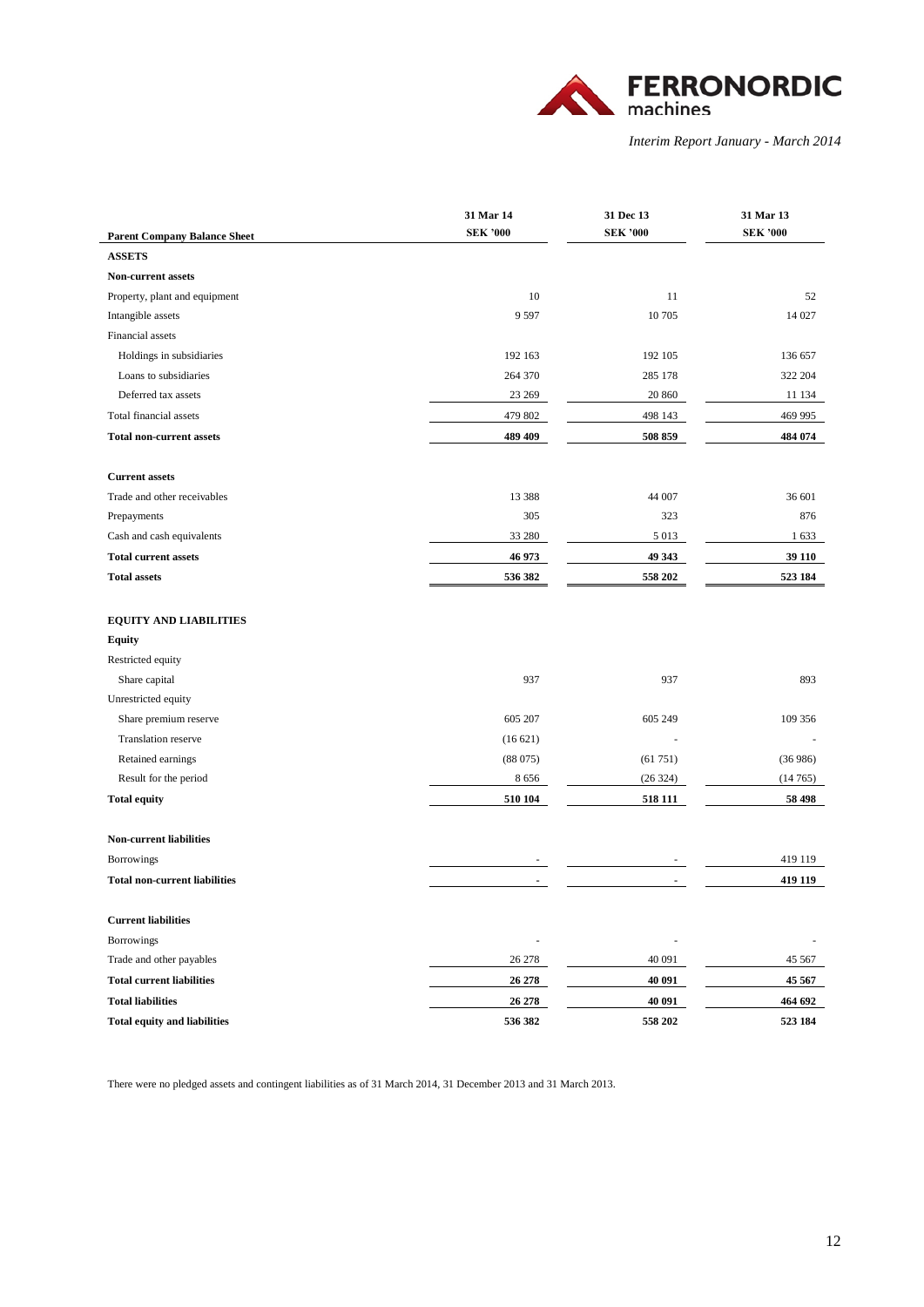

## **Basis of presentation and summary of significant accounting policies**

### **1. Accounting Policies**

Ferronordic Machines applies the International Financial Reporting Standards (IFRS) as adopted by the EU. This report has been prepared in accordance with IAS 34, the Swedish Annual Accounts Act and recommendation RFR 2, issued by the Swedish Financial Reporting Board. Except as described below, the same accounting and valuation principles were applied in the preparation of this report as in the preparation of the 2013 Annual Report. Figures in parentheses refer to same period of the previous year.

As per 1 January 2014 the Group and the parent company have selected the Swedish krona (SEK) as the currency for presentation purposes. Previously the Group's consolidated financial statements were presented in euro. Management believes that the Swedish krona is a more appropriate presentation currency in the current environment. As per 1 January 2014 the parent company's functional currency has been changed from the Russian Ruble to the Swedish krona, since the Swedish krona better reflects the primary economic environment in which the parent company operates, particularly since the krona is the currency in which most of the cash flow from financing activities are generated. From 1 January 2014 the parent company's reporting currency was also changed from euro to Swedish krona.

In connection with the change of functional currency, all items of the parent company were recalculated from euro to Swedish krona using the exchange rate as at 1 January 2014. Comparative information of the parent company was also recalculated from euro to Swedish krona at the exchange rate as at 1 January 2014. Comparative information in the consolidated financial information was recalculated from euro to Swedish krona as if the new presentation currency had always been applied.

Starting from 1 January 2014, the non-current group-internal loan from the parent company to Ferronordic Machines LLC is regarded as a net investment in foreign operation. Exchange differences arising on a monetary item that forms part of a reporting entity's net investment in a foreign operation are recognised in the statement of comprehensive income.

### **2. Determination of fair values**

The basis for determination of fair value of financial assets and liabilities is disclosed in Note 5 in the Annual Report for 2013. The fair value of the Group's financial assets and liabilities approximates their carrying amounts.

### **3. Seasonal Variations**

Ferronordic Machines' revenue and earnings are affected by seasonal variations in the construction industry. The first quarter is typically the weakest for sales of machines (as activity in construction and infrastructure projects is constrained during the winter months), but with strong demand in aftermarket (sale of parts and services). This is usually followed by a strong increase during the second quarter as contracts start to be put out for tender, and customers start preparing for the busy summer period. The third quarter tends to be slower with regard to both machine sales and aftermarket. In the fourth quarter activity usually strengthens as customers make year-end capital spending decisions.

### **4. Ferronordic Machines AB**

Ferronordic Machines AB and its subsidiaries are sometimes referred to as the Group or Ferronordic Machines. Ferronordic Machines AB is also sometimes referred to as the company or Ferronordic Machines. Any mentioning of the Board is a reference to the Board of Directors of Ferronordic Machines AB.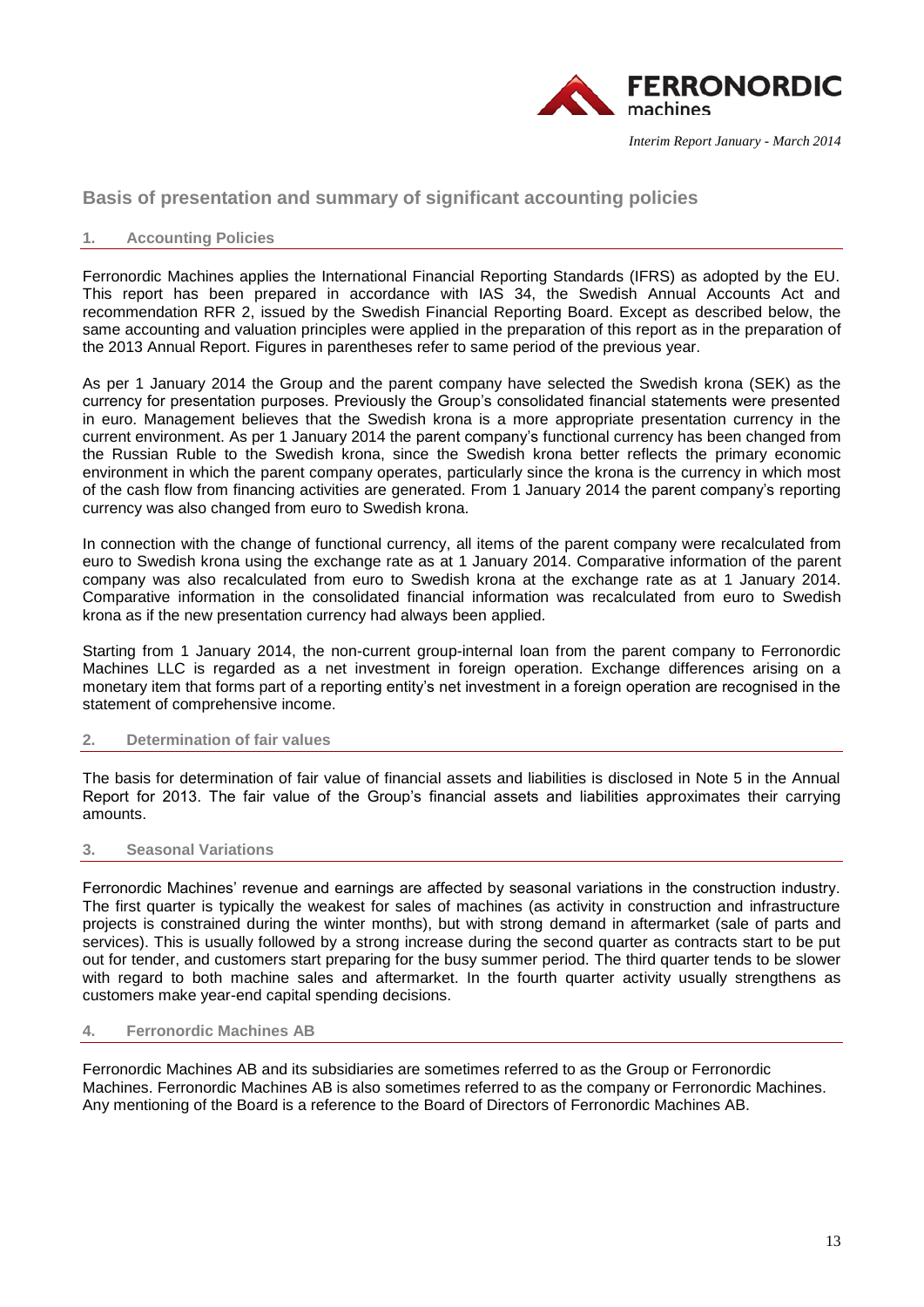

**Notes** 

### **1. Operational Segment**

The Group has one reportable segment, Equipment Distribution. No changes have been made to the basis for determining the reportable segment or the calculation of the result of the segment since the last annual report.

## Revenue from the Equipment Distribution segment:

|                              | For the three<br>months ended | For the three<br>months ended |
|------------------------------|-------------------------------|-------------------------------|
|                              | 31 Mar 14                     | 31 Mar 13                     |
| Revenue                      | <b>SEK '000</b>               | <b>SEK '000</b>               |
| <b>Equipment Sales</b>       | 369 601                       | 334 883                       |
| <b>Equipment Rentals</b>     | 11 341                        | 10 145                        |
| Aftermarket                  | 120 151                       | 121 929                       |
| <b>Total revenues</b>        | 501 093                       | 466 958                       |
| Total delivery volume, units |                               |                               |
| New units                    | 298                           | 261                           |
| Used units                   | 35                            | 20                            |
| <b>Total units</b>           | 333                           | 281                           |

## EBITDA to result for the period:

|                                 | For the three<br>months ended | For the three<br>months ended |
|---------------------------------|-------------------------------|-------------------------------|
|                                 | 31 Mar 14                     | 31 Mar 13                     |
| <b>EBITDA</b>                   | <b>SEK '000</b>               | <b>SEK '000</b>               |
|                                 |                               |                               |
| <b>EBITDA</b>                   | 31 011                        | 17 226                        |
| Depreciation and amortisation   | (20791)                       | (26909)                       |
| Foreign exchange loss           | (3556)                        | $(10\ 201)$                   |
| Finance income                  | 341                           | 730                           |
| Finance costs                   | (8199)                        | (20801)                       |
| <b>Result before income tax</b> | (1194)                        | (39955)                       |
| Income tax benefit/(expense)    | (263)                         | 5 3 9 4                       |
| <b>Result for the period</b>    | (1457)                        | (34561)                       |

### **2. Related party transactions**

There have been no significant changes in the relationships or transactions with related parties for the Group or the parent company compared with the information disclosed in the 2013 Annual Report.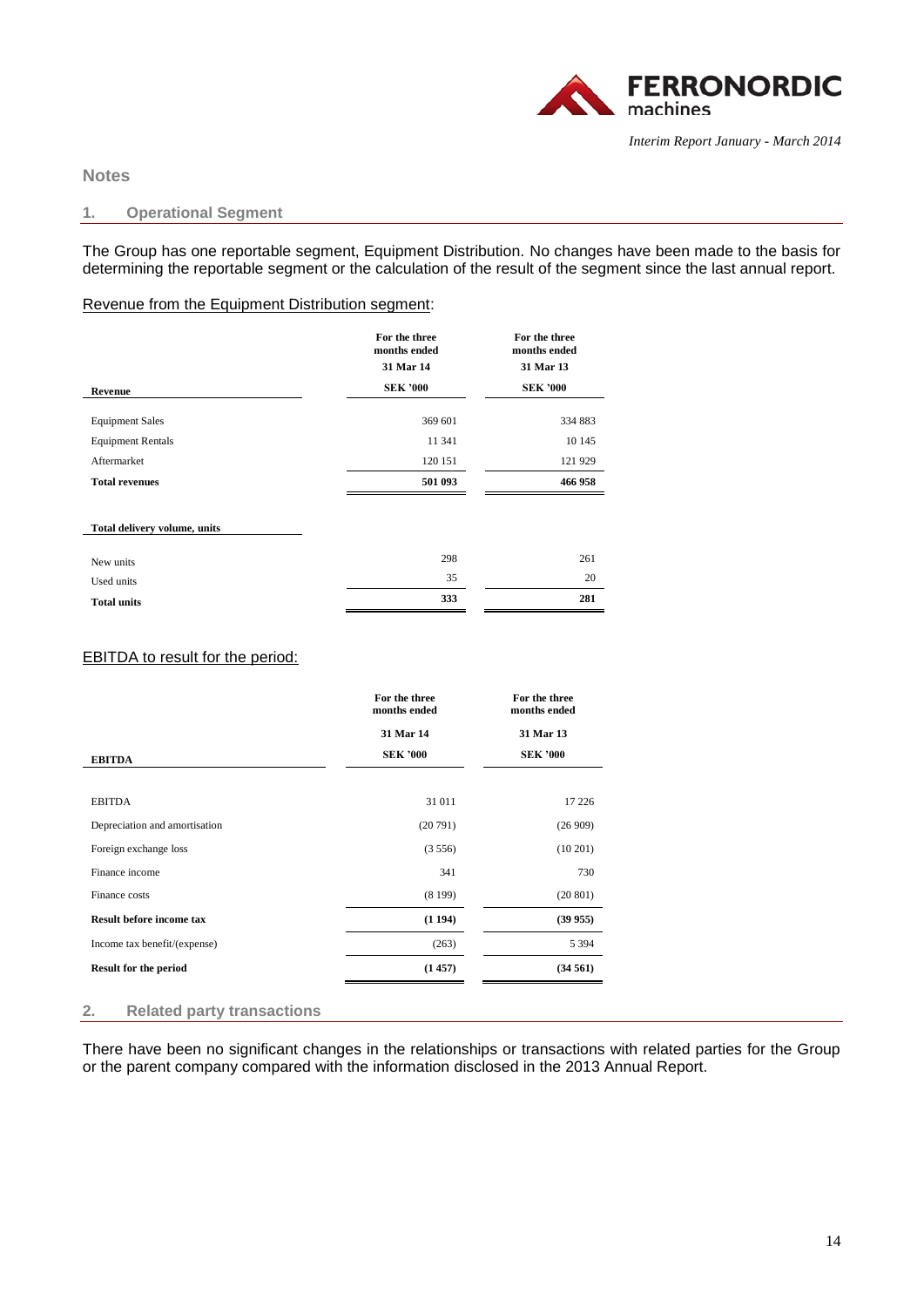

This interim report for Ferronordic Machines AB (publ) has been disclosed following approval by the Board.

Stockholm, 7 May 2014

Lars Corneliusson CEO and President

This report has been subject to a review by the Company's independent auditors.

### **About Ferronordic Machines**

Ferronordic Machines is the authorized dealer of Volvo Construction Equipment in Russia. The company began its operations in June 2010 and has expanded rapidly across Russia and is today well established in all federal districts with over 70 outlets and over 700 employees. In addition to distributing and providing aftermarket support to Volvo Construction Equipment machines, the company has also been appointed aftermarket dealer for Volvo Trucks as well as dealer for Volvo Penta in certain parts of Russia. The company has also signed up some other high quality brands such as LogSet and several attachment manufacturers. The vision of Ferronordic Machines is to be regarded as the leading service- and sales company in the CIS markets.

### **Financial Calendar 2014**

| Interim report January-June      | August 2014   |
|----------------------------------|---------------|
| Interim report January-September | November 2014 |
| Year-end report 2014             | February 2015 |

### **For more information, please contact:**

Anders Blomqvist, CFO and Head of IR, Tel: +46 8 5090 7280 or e-mail [pr@ferronordic.ru](mailto:pr@ferronordic.ru)

### **Ferronordic Machines AB (publ)**

Hovslagargatan 5B 111 48 Stockholm, Sweden Corporate ID no. 556748-7953 Phone: +46 8 5090 7280

Ferronordic Machines discloses the information herein pursuant to the Securities Markets Act and/or the Financial Instruments Act. The information was submitted for publication on 7 May 2014, 07:45 CET.